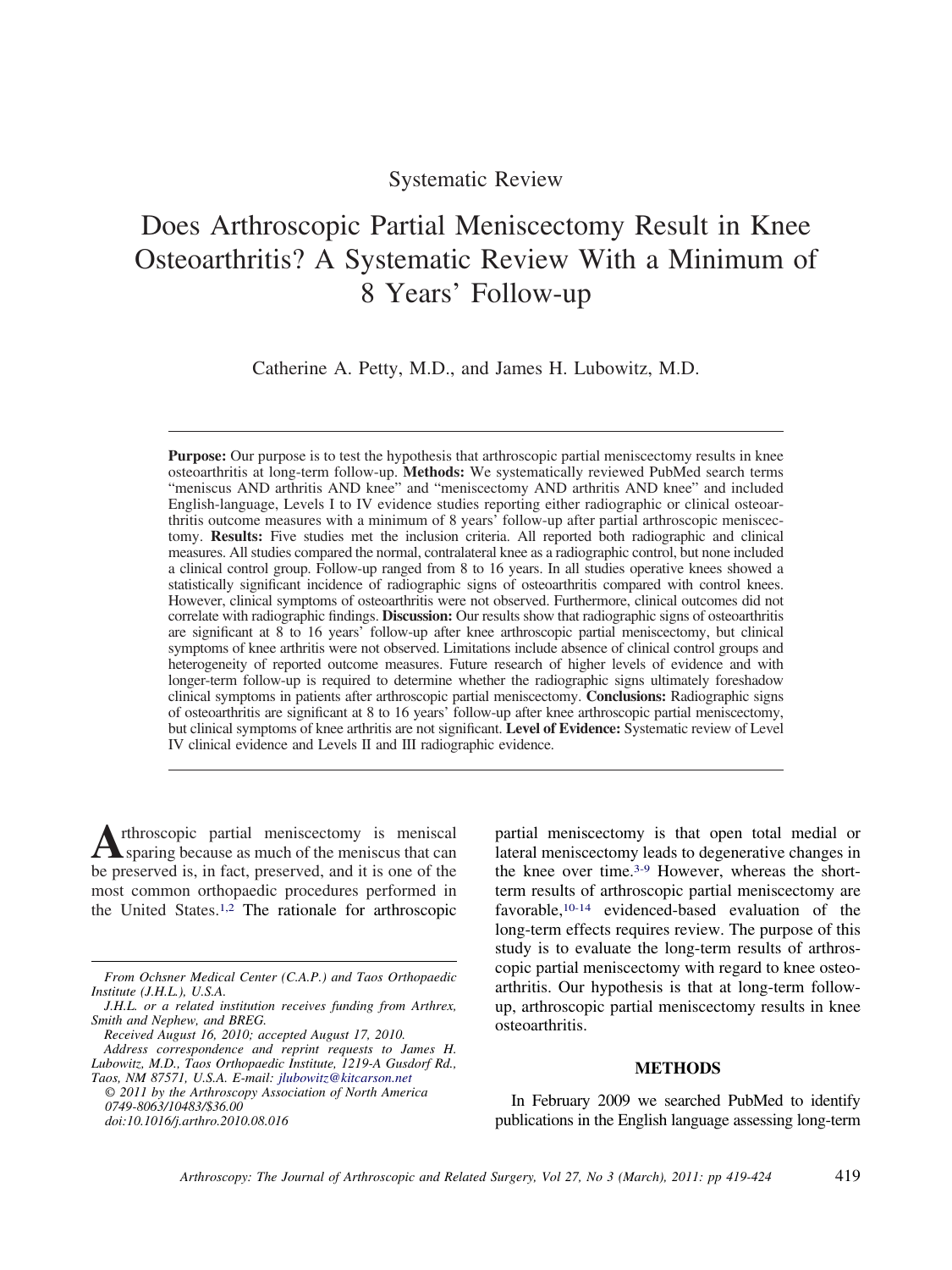results of arthroscopic partial meniscectomy. The search terms consisted of "meniscus AND arthritis AND knee" and "meniscectomy AND arthritis AND knee."

Inclusion criteria were studies of Levels I to IV evidence reporting knee osteoarthritis outcome measures by use of radiographic, clinical, or functional scoring systems and, critically, a minimum of 8 years' follow-up. No limits were placed on the date of publication.

Exclusion criteria consisted of follow-up of less than 8 years, nonhuman studies, biomechanical studies, review articles, expert opinion articles, and case reports.

Bibliographies of the articles identified, as well as the bibliographies of any review articles identified, were examined to ensure a complete search.

Data extracted from each study included level of evidence, number of patients, cohort demographics, operative procedure, length of follow-up, and clinical and radiographic outcome measures.

Analysis of reported outcome measures, both clinical and radiographic, was performed in an attempt to form comparisons between studies.

#### **RESULTS**

A total of 403 studies were identified as a result of the search, and 5 met the study inclusion and exclusion criteria[.15-19](#page-4-0)

Cohorts in all 5 studies were drawn from a consecutive series of patients undergoing arthroscopic partial meniscectomy. Patients with knee instability or prior surgery on the operative and/or contralateral knee were excluded from each study. One study excluded patients aged greater than 60 years and in poor general health[,15](#page-4-0) one study also included patients who had subtotal open meniscectomy,<sup>19</sup> and a third study excluded patients aged greater than 23 years[.19](#page-5-0)

Follow-up ranged from 8 to 16 years. Results are summarized in Table 1. All studies reported results of radiographic examination. Radiographic results are summarized in [Table 2.](#page-2-0)

One study included prospective data,<sup>17</sup> and 4 were retrospective[.15,16,18,19](#page-4-0)

Considering levels of evidence, we distinguish between clinical and radiographic results. Clinical methods were a case series with no control group (Level IV evidence) in all studies. Radiographic methods used a control of the contralateral normal knee in all 5 studies. The level of evidence of radiographic criteria is Level II (prospective comparative) in 1 included study and Level III (retrospective comparative) in the other 4 included studies. We are unable to report results of a quantitative meta-analysis because none of the included studies was of Level I evidence.

Mean patient age combining all studies was 36.1 years. All reported both radiographic and clinical out-

| Study                                   | Level of<br>Evidence:<br>Clinical/<br>Radiographic | No. of<br>Patients | Location of<br>Meniscectomy                                              | Mean Patient<br>Age $(yr)$                                   | Mean Length of<br>Follow-up (yr) | <b>Outcome Measures</b>                                                                                                              |
|-----------------------------------------|----------------------------------------------------|--------------------|--------------------------------------------------------------------------|--------------------------------------------------------------|----------------------------------|--------------------------------------------------------------------------------------------------------------------------------------|
| Burks et al. <sup>15</sup>              | <b>IV/III</b>                                      | $146*$             | Medial: 78%<br>Lateral: 19%<br>Bilateral: 3%                             | $38.5 \; (< 60)$                                             | $14.7(13.8-16.4)$                | Modified Lysholm score<br>Tegner activity scale<br>Subjective satisfaction index<br>Physical examination<br>Radiographic examination |
| Chatain<br>et al. $16$                  | <b>IV/III</b>                                      | $471^+$            | Medial: 362<br>Lateral: 109                                              | $38.5 \pm 12$ (MM)<br>$35 \pm 12.5$ (LM)                     | $11(10-15)$                      | IKDC scoring form<br>Patient satisfaction<br>Repeat surgery<br>Radiographic examination                                              |
| Fauno and<br>Nielsen <sup>17</sup>      | <b>IV/II</b>                                       | 136                | Lateral:<br>17% in flap tear group<br>10% in bucket-handle<br>tear group | $35.2 \pm 7$ (flap tear)<br>$31.6 \pm 10$ (bucket<br>handle) | $8.5(7.9-11.6)$                  | Lysholm score<br>Physical examination<br>Repeat surgery<br>Radiographic examination                                                  |
| Hulet et al. <sup>18</sup>              | <b>IV/III</b>                                      | 57 (74 knees)      | Medial: 100%                                                             | $36 \pm 11$                                                  | $12 \pm 1$                       | <b>IKDC</b> score<br>KT-1000 testing<br>Physical examination<br>Radiographic examination                                             |
| Rockborn and<br>Gillquist <sup>19</sup> | <b>IV/III</b>                                      | 43 (44 lesions)    | Medial: 25<br>Lateral: 19                                                | $19(15-22)$                                                  | $13(11-15)$                      | Lysholm score<br>Tegner activity scale<br>Physical examination<br>Joint fluid analysis<br>Radiographic examination                   |

**TABLE 1.** *Summary of Methods and Outcome Measures*

\*Only 111 returned for radiographic and physical examination.

†Only 448 returned for radiographic examination.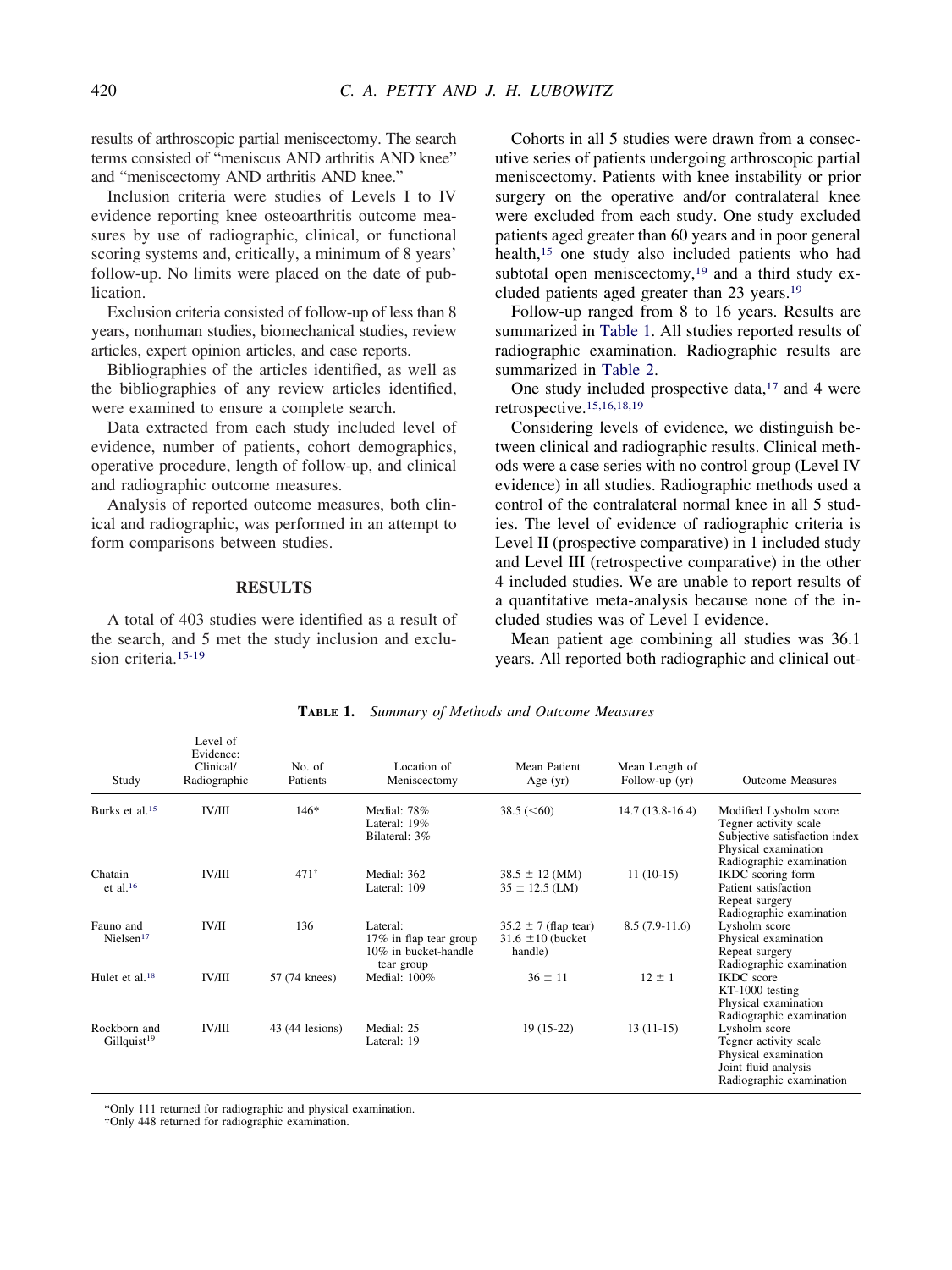<span id="page-2-0"></span>

| Study                                   | Radiographic Views                                                 | Grading                             | Results                                                                                                       |
|-----------------------------------------|--------------------------------------------------------------------|-------------------------------------|---------------------------------------------------------------------------------------------------------------|
| Burks et al. <sup>15</sup>              | Weight-bearing AP, weight-bearing flexion PA                       | $0-4$ scale                         | Operative knee, 0.59<br>Nonoperative knee, 0.36<br>$P = .002$                                                 |
| Chatain et al. <sup>16</sup>            | Weight-bearing AP, weight-bearing flexion AP, long<br>leg, skyline | <b>IKDC</b> grading                 | Rate of change after medial<br>meniscectomy, 21.5%<br>Rate of change after lateral                            |
| Fauno and Nielsen <sup>17</sup>         | Weight-bearing AP                                                  | Fairbank changes                    | meniscectomy, 37.5%*<br>$>1$ Fairbank change:<br>Operative knee, 24%                                          |
| Hulet et al. $18$                       | Weight-bearing AP, weight-bearing flexion PA, lateral              | IKDC grading                        | Nonoperative knee, $8\%$ <sup>†</sup><br>Rate of change:<br>Operative knee, 26%                               |
| Rockborn and<br>Gillquist <sup>19</sup> | Weight-bearing flexion AP, lateral                                 | Ahlback grading<br>Fairbank changes | Nonoperative knee, 11%<br>Fairbank changes:<br>20/33 operative knees<br>5/33 nonoperative knees<br>$P = .003$ |

**TABLE 2.** *Summary of Radiologic Outcome Measure Methods and Results*

Abbreviations: AP, anteroposterior; PA, posteroanterior.

\*Significant only when knees with normal contralateral knee considered.

†Statistically significant increase in arthritic changes in nonoperative knees of patients with flap tears. Significantly significant increase in arthritic changes in control and medially resected knees with varus alignment.

come measures. Outcome measures included Lysholm score,<sup>15,17,19</sup> Tegner activity scale,<sup>15,19</sup> International Knee Documentation Committee (IKDC) score,<sup>16,18</sup> subjective satisfaction score,  $15,16$  and physical examination findings (e.g., joint line tenderness)[.15,17-19](#page-4-0) In addition, each of the following outcome measures was recorded in 1 study: KT-1000 testing (MEDmetric, San Diego, CA),<sup>18</sup> joint fluid analysis,<sup>19</sup> repeat surgery for osteoarthritis,<sup>16</sup> and repeat surgery for reasons other than osteoarthritis[.17](#page-5-0)

### **Burks et al.[,15](#page-4-0) 1997**

**Clinical Summary:** Burks et al[.15](#page-4-0) evaluated results of arthroscopic partial medial and lateral meniscectomy.

Overall results were classified as excellent, good, and poor based on a score derived from the modified Lysholm score and side-to-side radiographic differences. Results of subjective scoring in stable knees showed a mean Lysholm score of 94, a subjective satisfaction score of 8.8 (range, 1 to 10), and a Tegner change of 0.3. Overall, patients with stable knees had 57% excellent, 31% good, and 12% poor results.

**Radiographic Summary:** Radiographic grading of degenerative changes showed a significantly worse score in the operative versus the nonoperative knees  $(0.59 \, v \, 0.36, \, P = .002)$ . In an attempt to stratify results, the only significant differences shown were worse radiographic side-to-side differences in women

compared with men and worse radiographic side-toside differences in varus compared with valgus knees.

**Additional Results:** Thirty-five patients were found to have an anterior cruciate ligament–deficient knee at the time of surgery, and the results of meniscectomy for these patients were analyzed separately.

### **Chatain et al.[,16](#page-4-0) 2003**

**Clinical Summary:** Chatain et al[.16](#page-4-0) sought to compare long-term results of lateral versus medial arthroscopic partial meniscectomies and evaluated prognostic factors.

Significant differences were found in the IKDC subjective assessment scores of patients undergoing medial versus lateral meniscectomy, with 90.2% and 85.9%, respectively, rating their knee as normal or nearly normal. However, the difference between groups in the overall IKDC score was not significant, with 85.8% of the medial meniscectomy group and 79.7% of the lateral meniscectomy group being free of any symptoms. Approximately 95% of patients were satisfied or very satisfied with their knees using the subjective satisfaction rating.

**Radiographic Summary:** Significant also was the rate of radiographic changes, defined as IKDC grades 2 and 3, in the treated compartment when compared with the nonoperative contralateral knee. Patients undergoing medial meniscectomy had a 21.5% rate of change,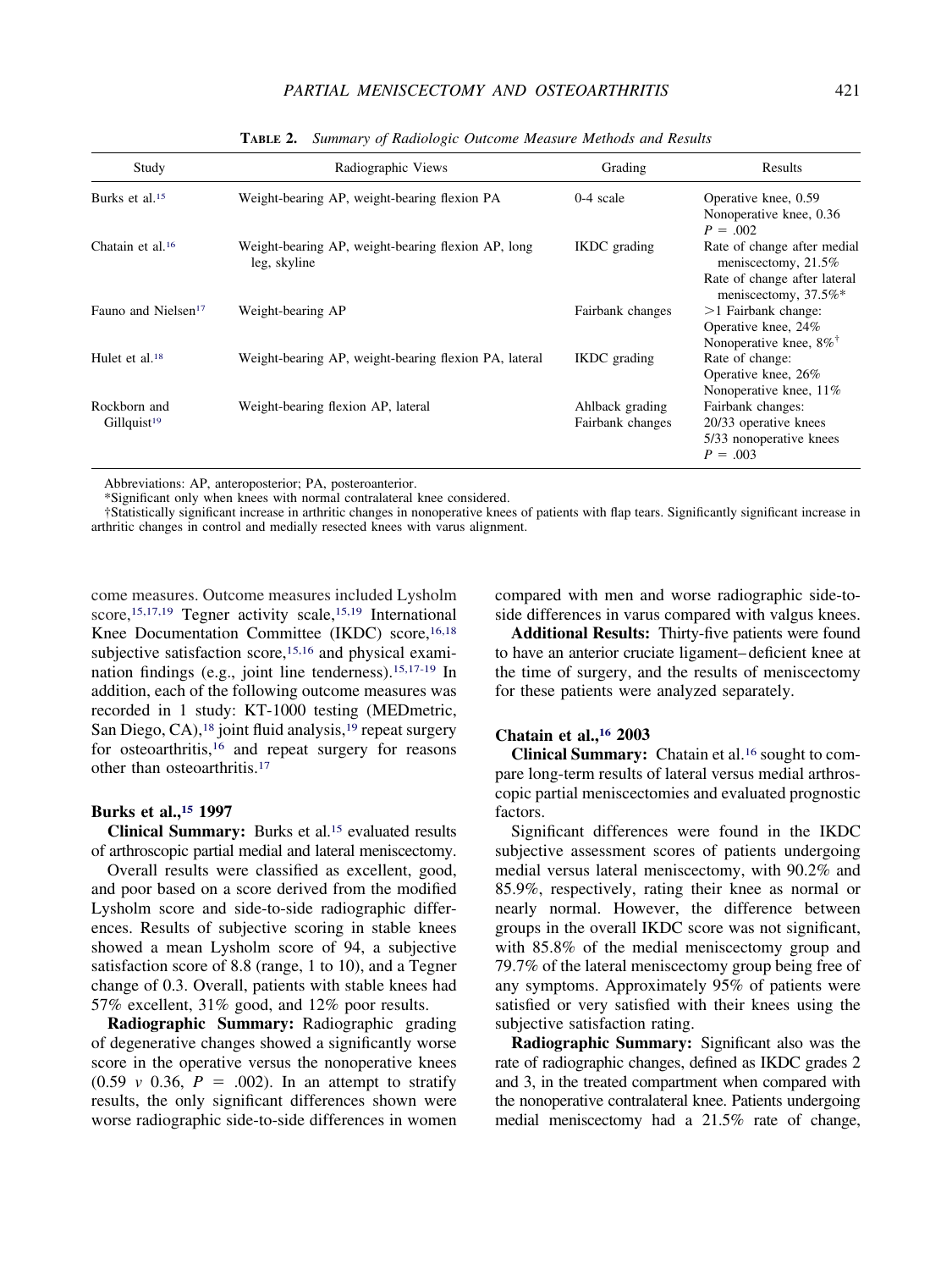whereas those undergoing lateral meniscectomy had a 37.5% rate of change. This difference between lateral and medial was significant when only patients with a normal contralateral knee were considered. The authors conclude that the radiologic results, though more severe, do correlate with the clinical results.

**Additional Results:** Independent, significant predictors of poor clinical outcomes in the medial meniscectomy group included female gender and rim involvement. Independent, significant predictors of poor radiologic results in this group included varus alignment, age, nonvertical tear, and cartilage damage. In the lateral meniscectomy group, only age and rim involvement were shown to have a significant, independent effect on radiologic outcomes. The authors also point out that only 0.2% of patients underwent reoperation for osteoarthritis (1 patient with high tibial osteotomy).

# **Fauno and Nielsen[,17](#page-5-0) 1992**

Clinical Summary: Fauno and Nielsen<sup>17</sup> compared results between 2 groups of patients: those with bucket-handle tears ( $n = 54$ ) and those with flap tears  $(n = 82)$ .

The only significant finding in the subjective clinical assessment was more knee pain after exercise in the flap tear group. Seventeen percent of patients had a Lysholm score less than 90. They report a 15.4% reoperation rate on the same meniscus, with most of these occurring in the flap tear group. This reoperation rate is not specifically a result of osteoarthritis.

**Radiographic Summary:** By use of the classification of Fairbank,<sup>6</sup> 77% of patients had at least Fairbank type 1 changes in the operative knee, with 53% having only 1 Fairbank change. In comparison, 30% of control knees also showed at least Fairbank type 1 changes, with 22% having 1 Fairbank change. The difference in radiographic changes between the 2 groups of meniscal tears was not significant. However, patients with flap tears had a significantly increased amount of radiographic arthrosis in the nonoperative knee. There was a significantly greater amount of arthrosis in the control knees and medially resected knees with varus alignment. Control knees of patients aged older than 40 years had significantly higher rates of arthrosis.

#### **Hulet et al.[,18](#page-5-0) 2001**

**Clinical Summary:** Hulet et al[.18](#page-5-0) retrospectively evaluated 74 stable knees in 57 patients and gave patients a grade of A, B, C, or D based on their IKDC scores. Intraoperatively, cartilage lesions were graded according to the French Arthroscopic Scale.

Most of the patients in this study sustained traumatic meniscus tears. Only 5% of patients had complex tears of the medial meniscus. No grade IV chondral lesions were identified. The most severe chondromalacia occurred in the patellofemoral compartment. There was a significantly greater amount of anterior knee pain in those patients in the lower-activity group.

Subjectively, 95% of patients were very satisfied or satisfied at 12 years' follow-up. Objectively, all patients were either normal or nearly normal (grade A or B).

**Radiographic Summary:** Using IKDC compartmental grading, the authors found radiographic changes in 26% of operative knees. Actual narrowing was present in 21% of operative knees and 11% of contralateral knees. Among the 49 patients with a radiographically normal contralateral knee, degenerative changes were present in 16% of the operative knees. Significance for either group was not addressed. Women had worse radiographic outcomes than men, and this was statistically significant.

**Additional Results:** The authors attempted to correlate age, gender, level of activity, and chondral damage to the clinical results but either found no significant difference or did not comment on significance. The study involved a small number of patients, and no power analysis was performed.

#### **Rockborn and Gillquist[,19](#page-5-0) 1995**

Clinical Summary: Rockborn and Gillquist<sup>19</sup> reported on 43 stable knees at a mean of 13 years after arthroscopic partial or subtotal meniscectomy.

Subjective self-assessment was performed by use of a 100-point scale, with 100 representing severe disability. Sixteen patients rated themselves between 10 and 40. The mean Lysholm score was 91; however, 7 patients had a score less than 84. The authors analyzed partial and subtotal meniscectomy separately, identifying a significantly lower score in the latter group.

**Radiographic Summary:** Radiographic results showed significantly more knees with Fairbank changes in the operated knee compared with the contralateral knee (20 of 33 operative knees *v* 5 of 33 nonoperative knees). As with clinical results, significantly more degenerative changes were seen after subtotal meniscectomy. Chondromalacia at the time of surgery did not correlate with radiographic results.

#### **Summary of Results**

**Clinical Summary:** Synthesizing the findings of the 5 studies cited previously, the 8- to 16-year clinical outcomes show a normal or nearly normal knee in 80% to 100% of patients with patient satisfaction of greater than 95%.

**Radiographic Summary:** In all studies operative knees showed a statistically significant incidence of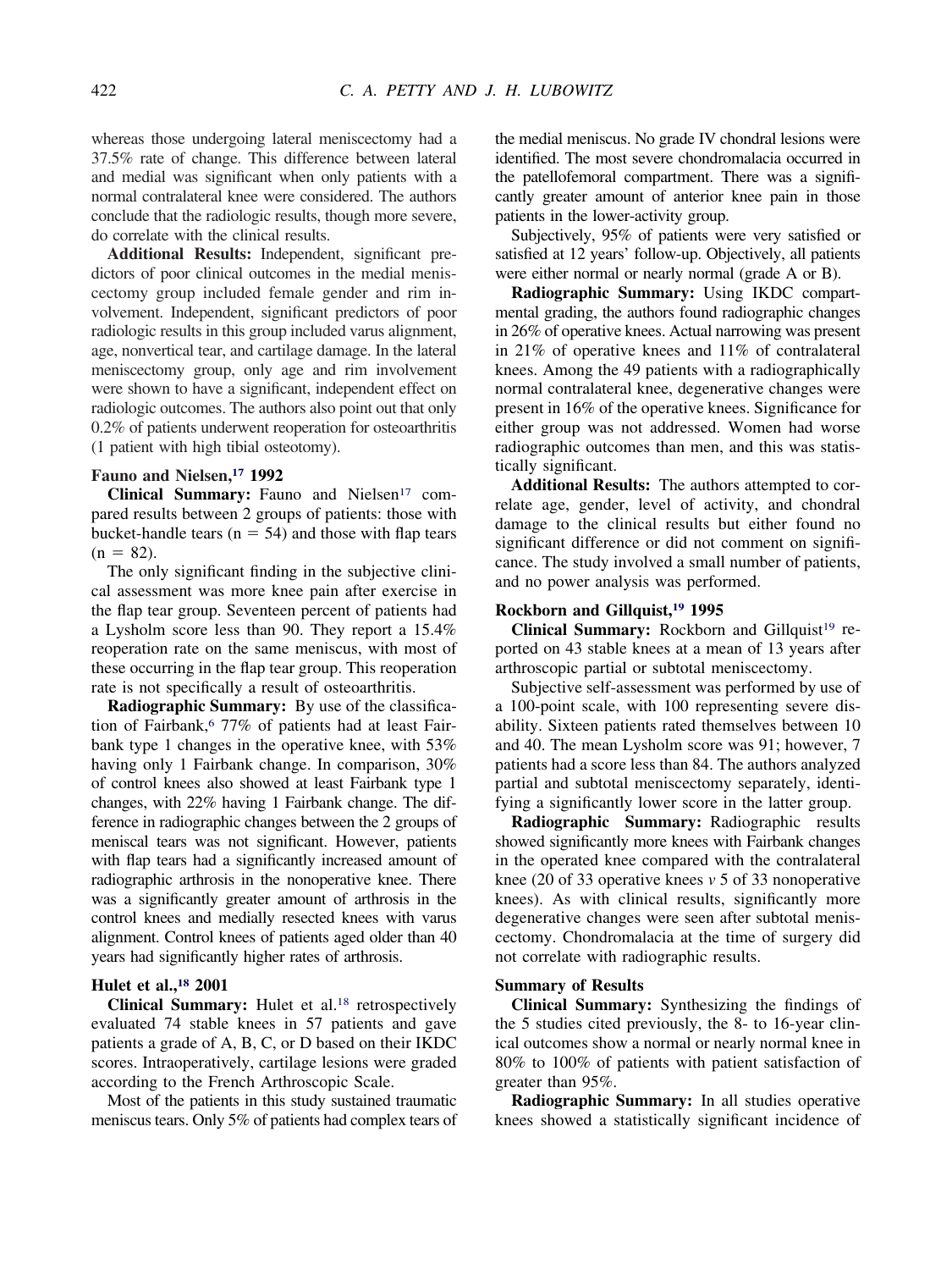<span id="page-4-0"></span>radiographic signs of osteoarthritis with the normal contralateral knee being used as a control group [\(Ta](#page-2-0)[ble 2\)](#page-2-0). However, clinical symptoms of osteoarthritis were not observed. Furthermore, clinical outcomes did not correlate with radiographic findings, except in 1 study.16

#### **DISCUSSION**

As noted previously, we distinguish between clinical and radiographic results. Our results show satisfactory clinical results yet concerning radiographic results after long-term follow-up of arthroscopic partial meniscectomy.

Clinical results show a normal or nearly normal knee in 80% to 100% of patients. Ninety-five percent of patients were satisfied or very satisfied with their knees.

Radiographic results show some evidence of degenerative change after arthroscopic partial meniscectomy in 20% to 60% of patients. (As expected, the series including subtotal [open] meniscectomy<sup>19</sup> resulted in a higher incidence of radiographic changes.) The data reflected in all studies support a concern previously published in studies of shorter-term followup6,20,21 evaluating radiographic outcome of arthroscopic partial meniscectomy: radiographic osteoarthritic changes occur in some patients after arthroscopic partial meniscectomy.

In a similar review, Fabricant and Jokl<sup>1</sup> reviewed outcome of arthroscopic partial meniscectomy to assess independent risk factors (age, alignment, gender, and pattern of tear) resulting in poor outcome.15,17,22-24 Age and gender had no significant association; medial partial meniscectomy resulted in greater progression of osteoarthritis in older patients and in varus knees, but there was no overall difference in medial versus lateral meniscectomy overall. The review is limited because included studies reported heterogeneous outcome measures for clinical osteoarthritis.

Our study has similar limitations because of heterogeneity of reported outcome measures in the included studies. In addition, whereas Lysholm and Tegner scores are validated as acceptable outcome measures after meniscal injury[,25](#page-5-0) they are not specific for measuring functional disability due to osteoarthritis. In addition, our review is limited by selection bias because patient populations and exclusion criteria varied among the 5 studies. Finally, none of the 5 studies included a clinical control group or was randomized.

In the future, clinical studies of higher levels of evidence are recommended to evaluate the effect of arthroscopic partial meniscectomy. Furthermore, studies of even longer-term follow-up may be required to determine whether the radiographic signs of osteoarthritis foreshadow future clinical symptoms.

### **CONCLUSIONS**

Radiographic signs of osteoarthritis are significant at 8 to 16 years' follow-up after knee arthroscopic partial meniscectomy, but clinical symptoms of knee arthritis are not significant.

### **REFERENCES**

- 1. Fabricant PD, Jokl P. Surgical outcomes after arthroscopic partial meniscectomy. *J Am Acad Orthop Surg* 2007;15:647- 653.
- 2. Shelbourne KD, Dickens JF. Joint space narrowing after partial medial meniscectomy in the anterior cruciate ligamentintact knee. *J Am Acad Orthop Surg* 2007;15:519-524.
- 3. Jorgensen U, Sonne-Holm S, Lauridsen F, et al. Long-term follow-up of meniscectomy in athletes. A prospective longitudinal study. *J Bone Joint Surg Br* 1987;69:80-83.
- 4. Lotke PA, Lefkoe RT, Ecker ML. Late results following medial meniscectomy in an older population. *J Bone Joint Surg Am* 1981;63:115-119.
- 5. Roos E, Ostenberg A, Roos H, et al. Long-term outcome of meniscectomy: Symptoms, function, and performance tests in patients with or without radiographic arthritis compared to matched controls. *Osteoarthritis Cartilage* 2001;9:316-324.
- 6. Fairbank TJ. Knee joint changes after meniscectomy. *J Bone Joint Surg Br* 1948;30:664-670.
- 7. McGinty JB, Lawrence FG, Marvin RA. Partial or total meniscectomy. A comparative analysis. *J Bone Joint Surg Am* 1976;58:248-251.
- 8. Johnson RJ, Kettelkamp DB, Clark W, Leaverton P. Factors affecting late results after meniscectomy. *J Bone Joint Surg Am* 1974;56:719-729.
- 9. Tapper EM, Hoover NW. Late results after meniscectomy. *J Bone Joint Surg Am* 1969;51:517-526.
- 10. Covall DJ, Wasilewski SA. Roentgenographic changes after arthroscopic meniscectomy: Five-year follow-up in patients more than 45 years old. *Arthroscopy* 1992;8:242-246.
- 11. Englund M, Lohmander LS. Risk factors for symptomatic knee osteoarthritis fifteen to twenty-two years after meniscectomy. *Arthritis Rheum* 2004;50:2811-2819.
- 12. Matsusue Y, Thomson NL. Arthroscopic partial medial meniscectomy in patients over 40 years old: A 5- to 11-year follow-up study. *Arthroscopy* 1996;12:39-44.
- 13. Northmore-Ball MD, Dandy DJ. Long-term results of arthroscopic partial meniscectomy. *Clin Orthop Relat Res* 1982; 167:34-42.
- 14. Schimmer RC, Brulhart KB, Duff C, Glinz W. Arthroscopic partial medial meniscectomy: A 12-year follow-up and twostep evaluation of long term course. *Arthroscopy* 1998;14:136- 142.
- 15. Burks RT, Metcalf MH, Metcalf RW. Fifteen year follow-up of arthroscopic partial meniscectomy. *Arthroscopy* 1997;13: 673-679.
- 16. Chatain F, Adeleine P, Chambat P, et al. A comparative study of medial versus lateral arthroscopic partial meniscectomy on stable knees: 10-year minimum follow-up. *Arthroscopy* 2003; 19:842-849.